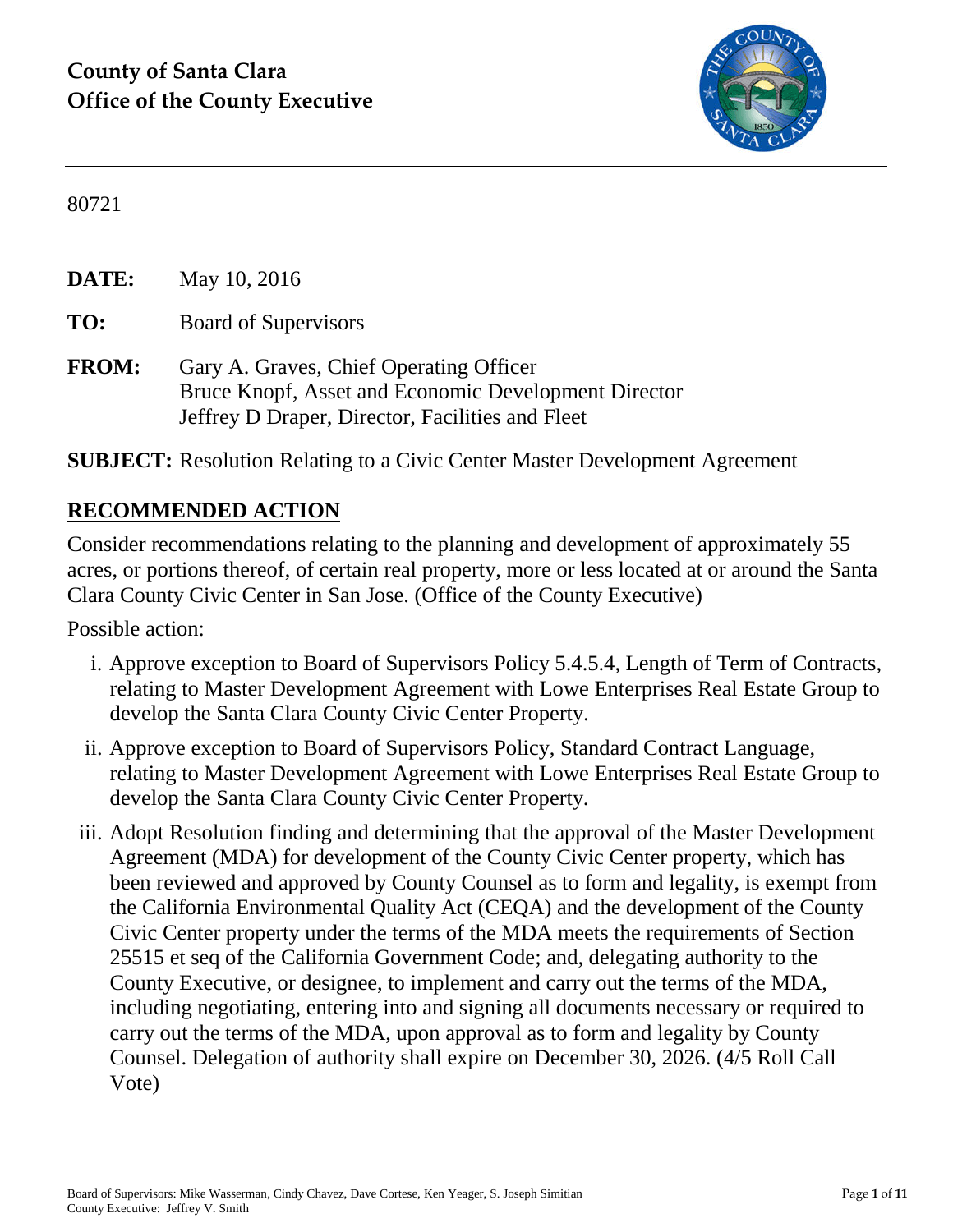iv. Approve Request for Appropriation Modification No. 220 - \$3,850,000 transferring funds from the General Fund Contingency Reserve to the Facilities and Fleet Capital Project budget, 263-CP12002. (4/5 Roll Call Vote)

## **FISCAL IMPLICATIONS**

Approval of the recommended action to approve the MDA would result in an increase in General Fund FY2016-2017 expenditures in the amount of \$3,850,000:

| <b>Source: MDA Exhibit C and</b>           |                           |                |               |                |
|--------------------------------------------|---------------------------|----------------|---------------|----------------|
| Section $12.04(B)(1)$                      |                           | <b>Phase A</b> |               | <b>Phase B</b> |
| • 3rd Party Master Planning Consultants    | \$                        | 1,184,500      | \$            | 65,000         |
| • 3rd Party Due Diligence Consultants      | J                         | 805,000        | \$            | 70,000         |
| • Phases A&B Lowe Fee - Staffing           | \$                        | 756,000        | \$            | 262,500        |
| • Other Reimbursable Costs                 | \$                        | 120,000        | \$            | 196,000        |
| $\bullet$ Contingency                      |                           | 105,000        | \$            | 34,000         |
| <b>Lowe Subtotal</b>                       | $\boldsymbol{\mathsf{S}}$ | 2,970,500      | $\mathcal{S}$ | 627,500        |
| • Deferred Compensation Fee (if the        |                           |                |               |                |
| County terminates the MDA for convenience  |                           |                |               |                |
| during, or upon completion of, Phases A&B) |                           |                |               | 252,000        |
| <b>TOTAL Phases A and B</b>                |                           |                | \$            | 3,850,000      |

Fiscal impact of Pre-development Phases C and D will not be known until business plans and budgets are prepared. A business plan and budget for Predevelopment Phase C will be prepared and presented to the Board in the final stages of Predevelopment Phase B. Issuance of a Notice to Proceed and progressing to Phase C will be subject to Board approval of such business plans and budgets as well as Board appropriation of funding.

# **CONTRACT HISTORY**

- On December 4, 2012, the Santa Clara County Board of Supervisors approved Ordinance NS-300.854 authorizing the possible lease, sale, joint development or other disposition of County-owned property, where applicable, and the issuance of requests for proposals or competitive bidding in a manner prescribed by the Board of Supervisors, of approximately 55 acres (or portions thereof) of County-owned real property in the Civic Center for purposes of public, residential, commercial, industrial and/or cultural use or development.
- On April 9, 2013, the Board initiated a request for qualifications/request for proposals (RFQ/RFP) process by inviting the development community to submit their qualifications for master development of the Civic Center properties.
- On April 29, 2013, the RFQ was issued.
- On May 15, 2013, a pre-submittal conference was held at the County Government Center to answer questions about the RFQ/RFP process and requirements, which attracted 42 individuals representing developers, brokers, consultants, and sub-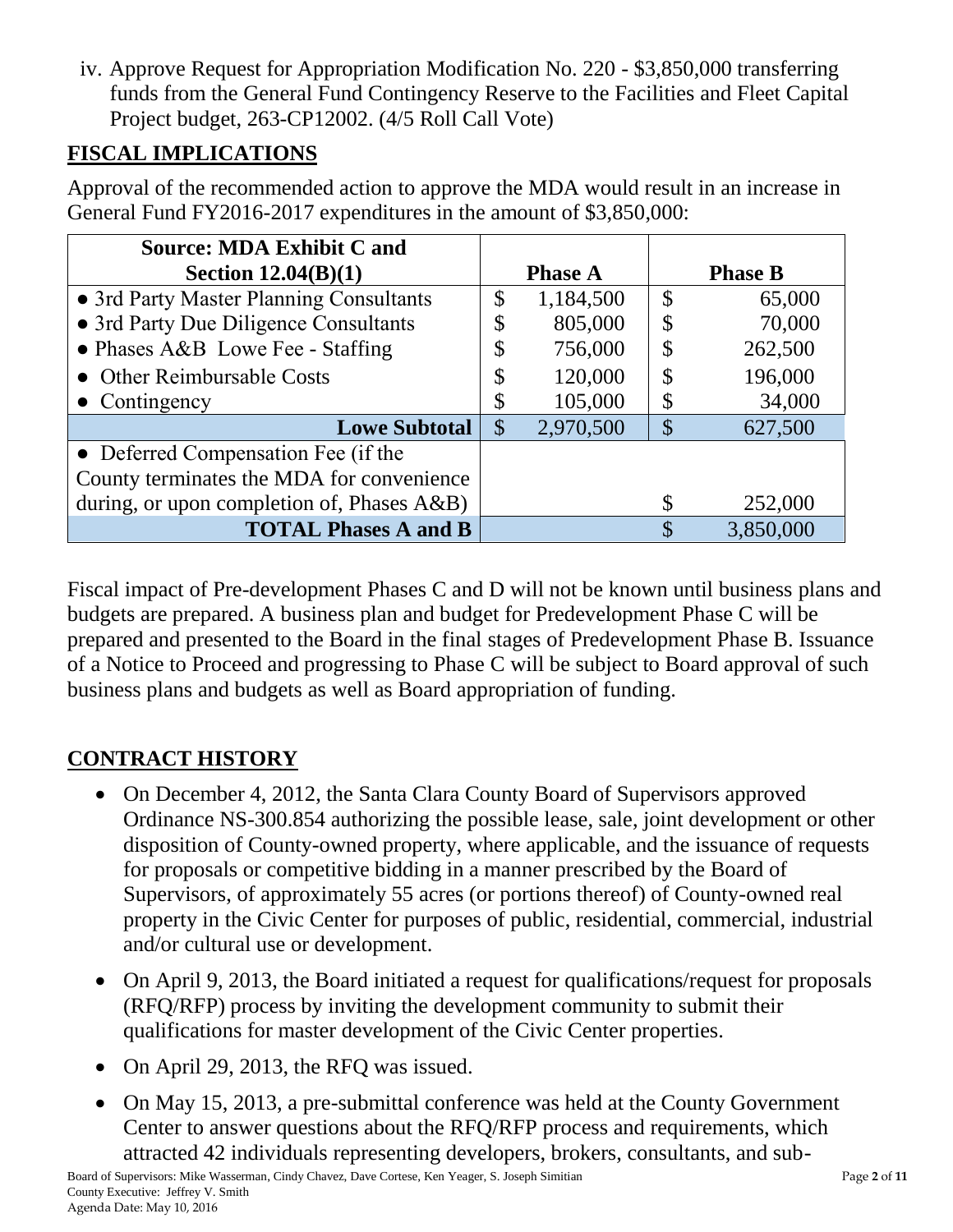consultants.

- The County received two submittals prior to the response deadline, one of which withdrew prior to oral interviews.
- On August 14, 2013, the team of Lowe Enterprises and Gensler Architects (the remaining applicant), were interviewed by a panel of County representatives and received high reviews.
- On September 12, 2013, the Board authorized preparation of an Exclusive Negotiating Agreement (ENA) with Lowe Enterprises and Gensler for the redevelopment of the Civic Center Campus based on the results of the RFQ/RFP process.
- On December 10, 2013, the Board unanimously approved an ENA with Lowe Enterprises and Gensler Architects relating to the County Civic Center, which contemplated preparation of the proposed Predevelopment Facilities Agreement.
- On February 4, 2014, the Board approved the Predevelopment Facilities Agreement (PFA) with Lowe Enterprises and M. Arthur Gensler, Jr. and Associates, Inc. relating to predevelopment of the Civic Center for the period February 4, 2014 through August 3, 2015, plus two 90-day extensions.
- On January 26, 2016, the Board approved the First Amendment to the Predevelopment Facilities Agreement extending the term 90 days through April 30, 2016.
- On April 12, 2016, the Board of Supervisors approved the Second Amendment to the PFA extending the term by 30 days through May 30, 2016, or the date of final Board action on a proposed Master Development Agreement (MDA) if the MDA has been continued from a meeting prior to May 30.

## **REASONS FOR RECOMMENDATION**

Pursuant to the terms of the Predevelopment Facilities Agreement with Lowe Enterprises, approved by the Board on February 4, 2014, as amended, Administration has negotiated the proposed MDA (Exhibit A to the Resolution) for preparation of a Master Plan and the potential subsequent development of public, residential, commercial, industrial and/or cultural uses, at the Civic Center site pursuant to California Government Code §25515 et seq. Outside counsel Bob Thompson from Sheppard Mullin, Richter & Hampton LLP, along with Tim Kelly of Keyser Marston Associates, assisted the Administration in the negotiation and drafting of the MDA.

Government Code §25515.2(a) stipulates that the MDA must be adopted by ordinance. A Public Hearing on adoption of the Ordinance was noticed on April 25, 2017 and May 2, 2016 pursuant to the requirements of Government Code Sections 25515.2 (a) and (b) [Attachment-Proof of Publication].

# *Resolution Findings*

Pursuant to Section 25515 of Article 7.5 of Chapter 5, Part 2, Division 2, Title 3 of the California Government Code, the State Legislature has found that "*…the use of county public properties under this Article 7.5 for residential, commercial, industrial and cultural*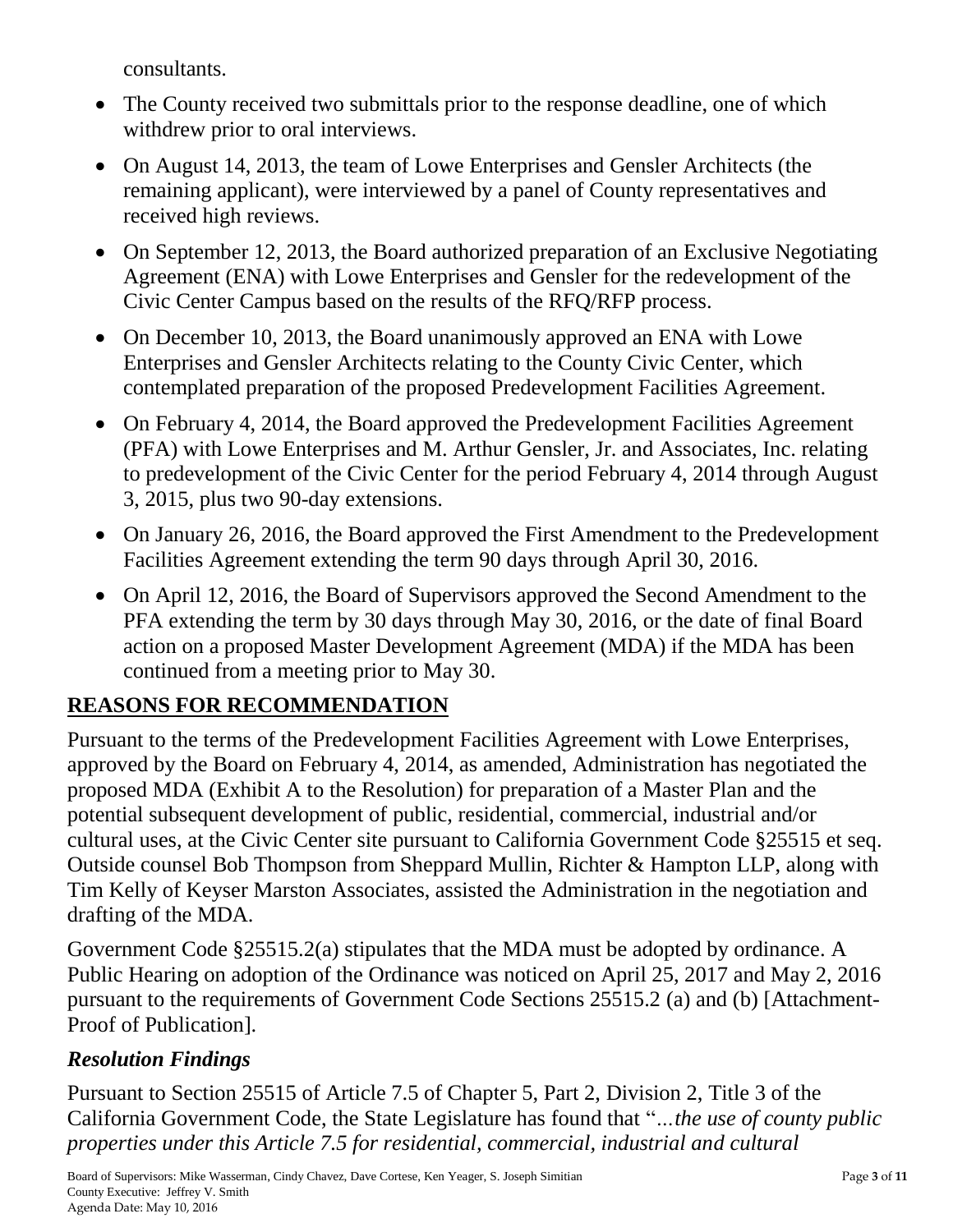*development constitutes a valid public purpose.*" Under the terms of the Request for Qualifications / Request for Proposals (RFP/RFQ) issued April 9, 2013, the Board stated its intent to use property at the Civic Center for residential, commercial, industrial or cultural development or a combination of any of these uses with other public purposes or public buildings. Adoption of the proposed Resolution would make those findings required by Government Code Section 25515.

Section 25515.1(a) authorizes: *"the Board of Supervisors to lease for a term not to exceed 99 years…any of its real property…for purposes of cultural, residential, commercial, or industrial use or development...upon the terms and conditions determined by the Board of Supervisors.*" Furthermore, Section 25515.1(b) stipulates that "*…Prior to entering into any …(such)…agreement the Board of Supervisors shall determine that the… lease … development, or other contract will result in economic benefits to the County."* The Board has determined, "When feasible, it is more desirable to lease rather than sell County-owned property…It is the stated intent of the Board to lease, rather than sell, property." (Board Policy 7.8(D)).

Regarding the Section 25515.1(b) requirement for making a finding that the MDA will result in economic benefits to the County,

(1) After completing due diligence on other similar, complex master planning and development projects (San Diego County Operations Center and ROV Building – See below),

(2) After evaluating Best Practices for such projects (difficult as they are to compare due to their uniqueness), and

(3) After engaging and obtaining an independent Peer Review to evaluate the business terms of the proposed MDA (discussed below),

It is apparent that the terms of the proposed MDA are not only fair and reasonable for the County, but they represent the more favorable end of the spectrum within best practices for similar projects.

Section 25515.1(b) goes on to say, "*…If the property to be used or developed is adjacent to, or a portion of, real property which is, or will be, used for other governmental activities, the Board of Supervisors shall also determine that the agreement will not interfere with the use or development of the remaining public property."* The County will be in control of the MDA master planning process and thereby will be able to ensure that the process lays out the Civic Center site in such a way as to minimize and avoid any interference that private uses may cause to adjacent County public use.

#### *Overview of Business Terms*

Board of Supervisors: Mike Wasserman, Cindy Chavez, Dave Cortese, Ken Yeager, S. Joseph Simitian Page **4** of **11** County Executive: Jeffrey V. Smith Agenda Date: May 10, 2016 Terms of the MDA are outlined in an Executive Summary of the MDA (Attachment). The proposed MDA lays out a roadmap for preparation of a Civic Center Master Plan and laying the groundwork for subsequent development. This is significant because it represents preparation of a comprehensive plan that would be implemented over the next decade to replace/renovate aging capital facilities at the Civic Center. At this point the County would only be committing to completion of Phases A and B which involve preparation of the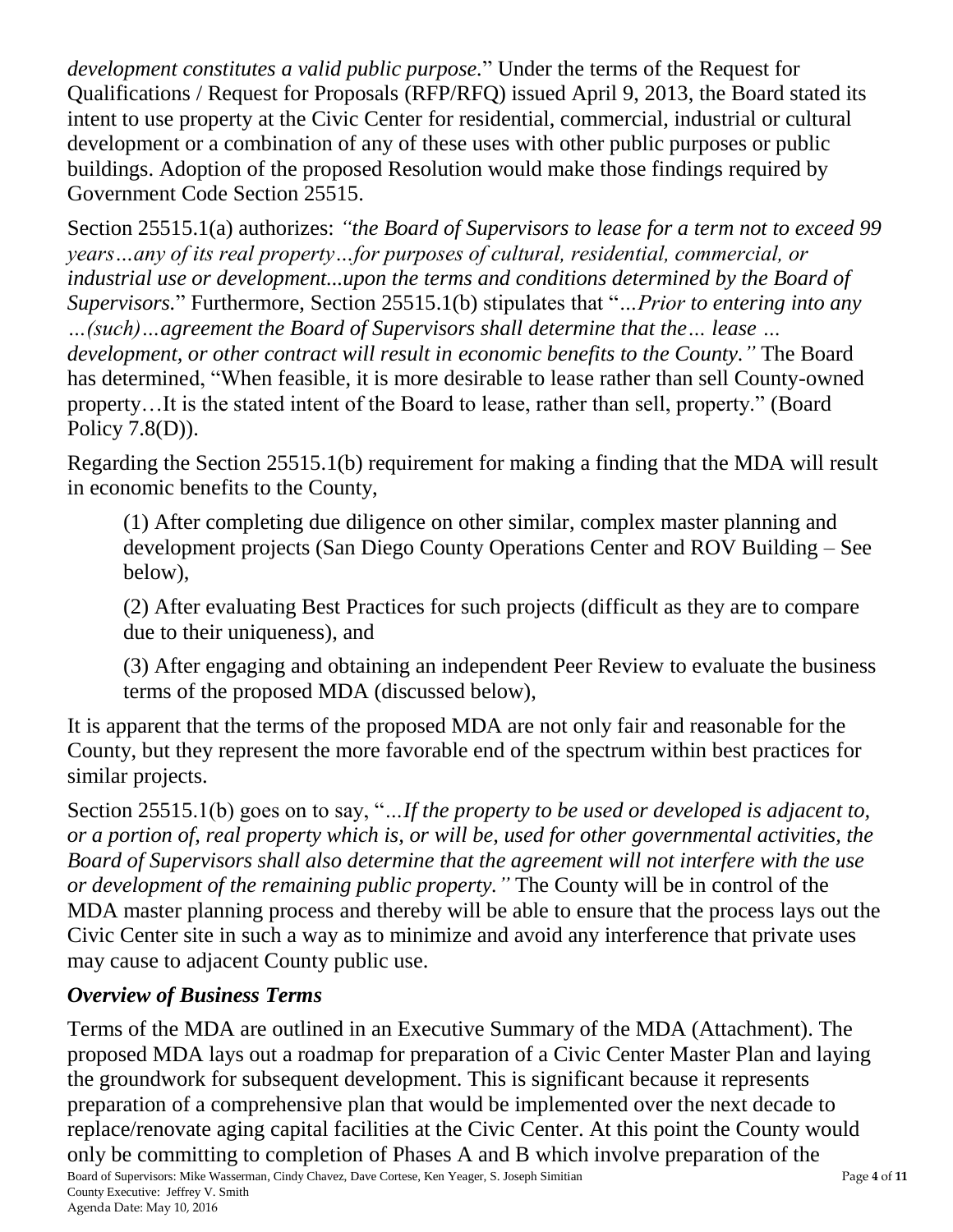Master Plan and completion of CEQA review.

The MDA also includes the commitment that Lowe would be the developer of the first \$150 million of new County buildings during the next 7 to 10 years, depending on how long it takes to complete CEQA and the Master Plan. The County may use other developers to develop the additional buildings beyond the first \$150 million worth of projects, or the development of private use parcels that would generate revenue for the General Fund, or for the development of additional County buildings beyond the contractual 7 year term following completion of CEQA and the Master Plan.

There are clearly many uncertainties at this early stage in the project (regarding costs, scope of work of the first construction project, completion of a County financing plan, etc. All of these uncertainties have been addressed by the creation of a process that allows the Board flexibility to stop or proceed at key decision points. Approval of this MDA includes approval of a Notice to Proceed for Phases A and B only. The Board's approval (of a budget, a scope of work and a Notice to Proceed) will be required to initiate each subsequent phase.

If the County should decide to slow or terminate the process, economic provisions have been negotiated for Delay Compensation Payments (in the event of extended delay in the absence of terminating the agreement, or Deferred Compensation Payments (in the event that the county terminates the MDA for convenience) that function as liquidated damages and compensate the Developer, essentially for the cost of severance for project staff. In this way a balance has been achieved between the County's need for flexibility and the Developer's need to demobilize.

Exhibit C to the MDA describes the first scope of work that would take place under this Agreement: it includes an approved Business Plan, Budget and Schedule for Initial Predevelopment Phases A and B. Phase A involves preparation of a draft Master Plan and the Developer's performance of due diligence for the full 55 acre Civic Center area. Phase B involves completion of Entitlements (CEQA/EIR and Other Approvals) for the full site. Additional phases would only commence upon Board approval of a Predevelopment Phase Business Plan and Budget and Board appropriation of funding. The predevelopment phases following Phases A and B would be generally structured as follows:

- Phase  $C$  Initial New County Facility Phase (contemplated to be at the Richey Site) Preliminary Design & Engineering
- Phase D Initial New County Facility Phase (Richey Site) Financing  $\&$ Preconstruction
- Phase  $E$  Initial New County Facility Phase (Richey Site) Construction of the first project

#### *Peer Review*

The Administration engaged BAE Urban Economics (BAE) to complete a peer review of the business terms of the proposed MDA ("Peer Review"). Their review is attached and concludes that the terms of the proposed MDA are reasonable based on best practices and when compared to other projects of similar scope (Attachment).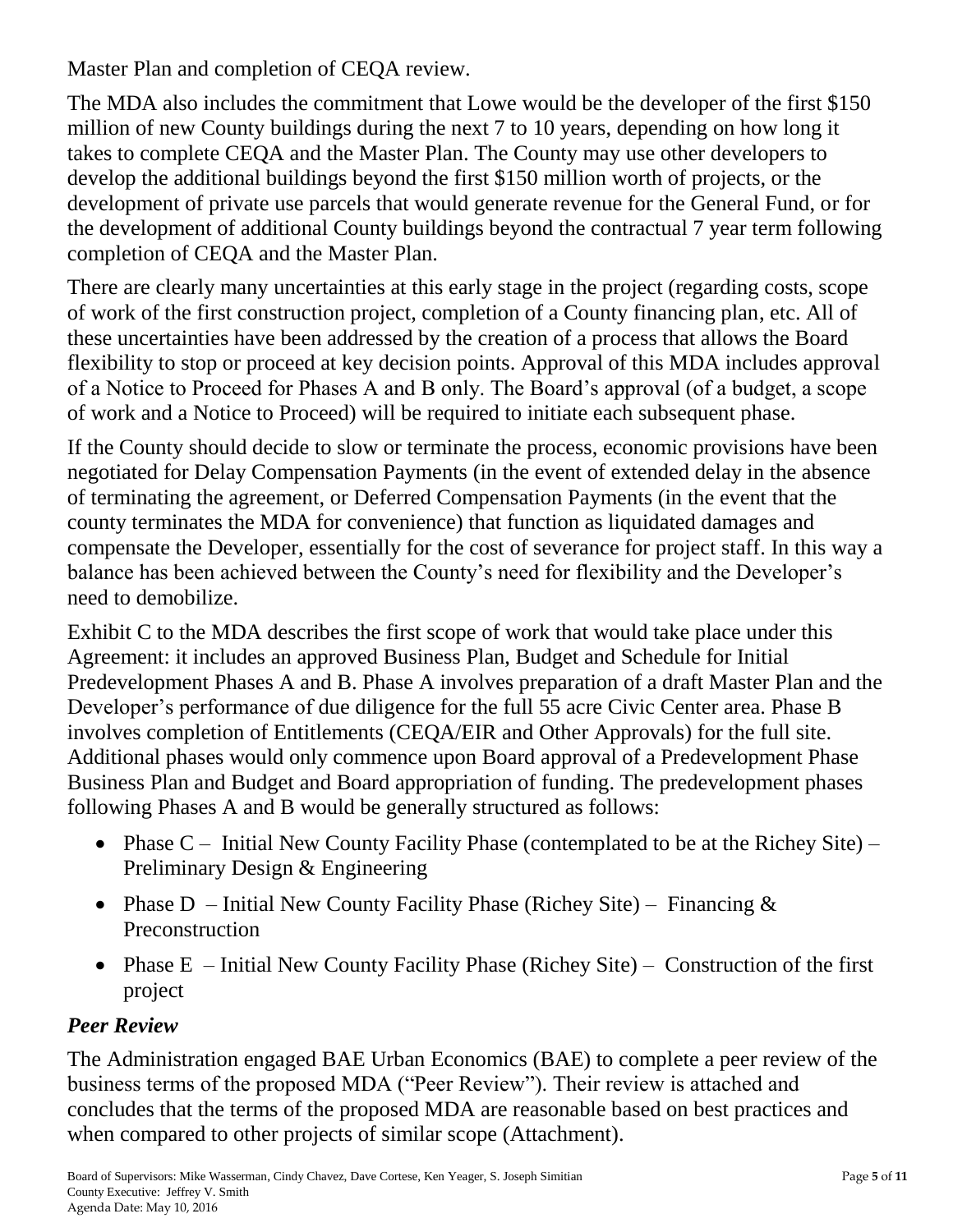#### *San Diego County Operations Center* (COC)

In late 2005, the County of San Diego issued a request for proposals and kicked off a multiphased project involving replacement of the San Diego County Operations Center. The County entered into an Exclusive Negotiating Agreement (ENA) with Lowe Enterprises in 2007 and then approved a Disposition and Development Agreement (DDA) in 2008 to construct six buildings, subsequently amending the DDA in 2012 to add development of a new Registrar of Voters building and parking garage to the scope of work. The total Lowe managed scope of work totaled over \$438 million and represented a County budget of \$531 million over a five-year period (Attachment).

The proposed Civic Center MDA has been modeled after many of the basic elements of this successful project, modified by both lessons learned as well as progression of best practices. As noted in the BAE's Peer Review, the terms of the proposed MDA represent a more mature agreement on similar, or more favorable, terms.

#### *Community Outreach*

In addition to mailing and emailing notice of the May 10th Public Hearing to property owners within a 1000 ft. radius and people who have expressed interest in the Civic Center project respectively, public meetings were held on April 3, 2013, September 16, 2016, and March 30, 2016 to brief neighbors, neighborhood associations, and individuals and others organizations who have expressed interest in the Civic Center project. The public comments made at the meeting of September 6, 2015, attached, represent the comments made at the outreach meetings. A copy of these comments are attached for consideration and for inclusion in the Master Planning process, Predevelopment Phases A and B.

#### *CEQA*

Based on the administrative record as a whole, the Board's approval of the MDA is not subject to CEQA (California Public Resources Code §§21000 et seq.) and the State CEQA Guidelines (California Code of Regulations §§15000-15387) because Board action in approving the MDA is not a "project" as defined in CEQA Guidelines Section 15378 and therefore will not result in a physical change in the environment pursuant to CEQA Guidelines Section 15060(c)(2).

In a separate action before the Board on May 24, 2016, a contract will be considered for approval to engage a CEQA consultant, David J. Powers and Associates, Inc., to prepare an Environmental Impact Report (EIR) for projects contemplated under the MDA, including the master plan, all of which will return to the Board for approval.

#### *Exception to Board Policy Regarding Length of Term, as found at*

[http://www.sccgov.org/sites/bos/Legislation/BOS-Policy-](http://www.sccgov.org/sites/bos/Legislation/BOS-Policy-Manual/Documents/BOSPolicyCHAP5.pdf)[Manual/Documents/BOSPolicyCHAP5.pdf](http://www.sccgov.org/sites/bos/Legislation/BOS-Policy-Manual/Documents/BOSPolicyCHAP5.pdf)

The Office of County-wide Contracts Management has approved an exception to Board Policy 5.4.5.4, the regarding a contract term in excess of more than five (5) years (Attachment - Pre-approval Authorization Form).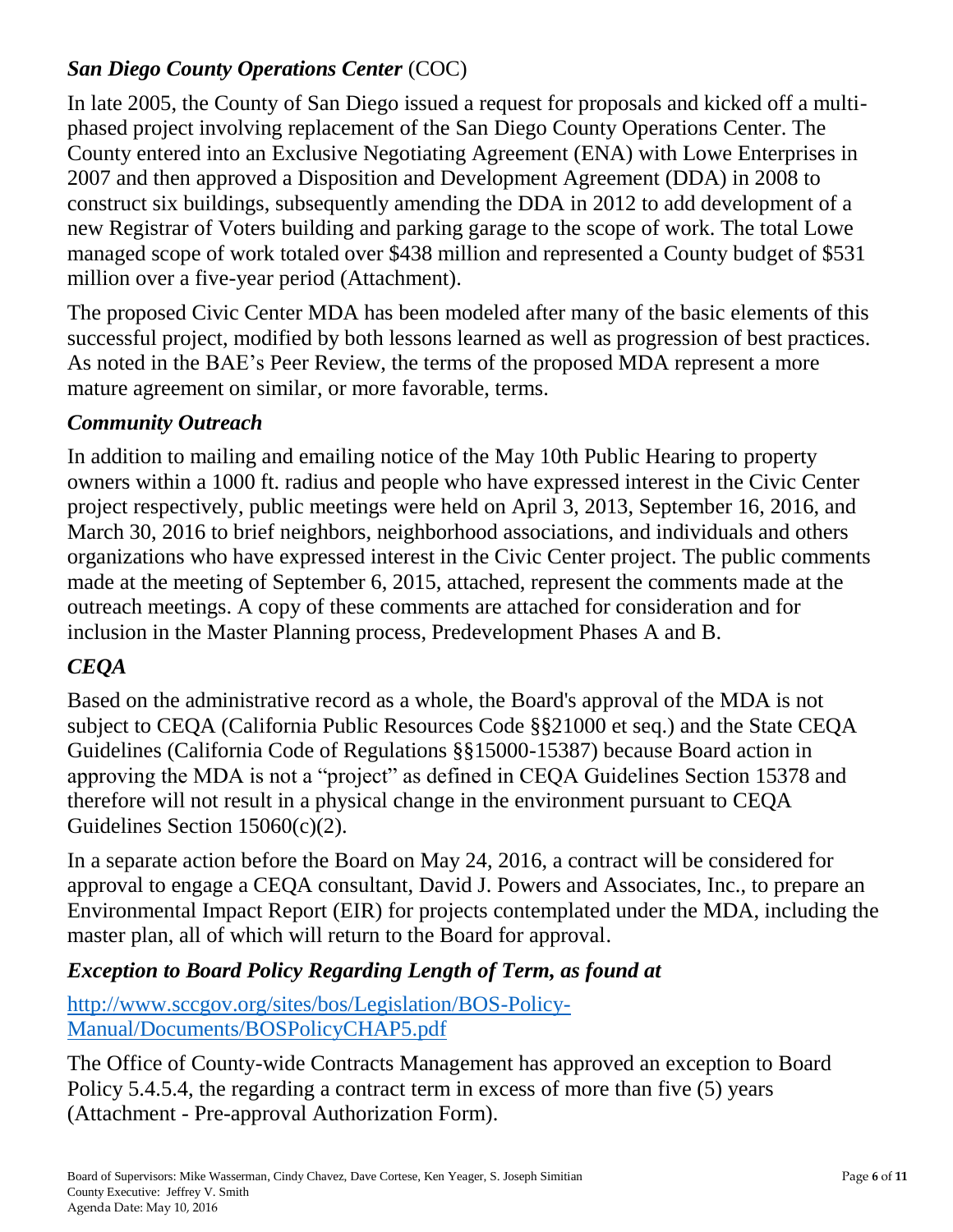#### *Reasons for Modification of Form of Agreement and Standard Services/Procurement Contract Language, as found at*

[http://www.sccgov.org/sites/bos/Legislation/BOS-Policy-](http://www.sccgov.org/sites/bos/Legislation/BOS-Policy-Manual/Documents/BOSPolicyCHAP5.pdf)[Manual/Documents/BOSPolicyCHAP5.pdf](http://www.sccgov.org/sites/bos/Legislation/BOS-Policy-Manual/Documents/BOSPolicyCHAP5.pdf)

There are two instances in the proposed MDA, Sections 15.39 and 15.40, where the proposed MDA includes non-standard contract language. Board Policy 5.4.5.3 acknowledges that the form of an agreement will vary depending on the type of transaction.

1. With regard to Section 15.40, the MDA has taken as its basis those standard contract provisions that are incorporated into Service Agreements and Procurement Contracts, with edits appropriate to a major, capital construction project, or edits necessary to conform to the standard language to other terms of the MDA.

For example, the form of a standard Service Agreement includes the County mandatory contract provision for "Budget Contingency," which states that the agreement shall be contingent upon appropriation of sufficient funding, and if funding is reduced or deleted the County has the option to terminate the Agreement *with no liability* to the County (emphasis added).

The MDA complies with the requirement for being contingent on appropriation of sufficient funding, and no modification of standard language is needed: the MDA stipulates that the developer must provide, and the County must approve, a Phase Budget, and the parties acknowledge that both the County's issuance of a Notice to Proceed and the Developer's incurring expenses under any such Pre-development Phase or Construction Phase is contingent upon the County having appropriated sufficient funding to cover the approved Phase Budget.

However, with respect to the requirement to be able to reduce or deleting funding with no liability to the County, there are two relevant factors that distinguish the MDA from a typical Service Agreement or Procurement Contract and which provide the basis for a request for deviation from standard contract language:

a) Termination for Convenience. The standard Service Agreement allows the possibility of incorporating alternate termination language. The MDA does include such language in the form of a Termination for Convenience provision, which involves payment of a specified amount (the Deferred Compensation Payment) as liquidated damages. It is necessary to modify the standard "no liability to the County" language for consistency with this termination provision.

Generally speaking, the Deferred Compensation Payment applies during Predevelopment Phases A-D only, and it was based on Lowe's need to cover staff severance costs. It would be equal to four times the then monthly payment to Lowe for either the Lowe staffing charge or the monthly Development Management Fee payment, as applicable.

Board of Supervisors: Mike Wasserman, Cindy Chavez, Dave Cortese, Ken Yeager, S. Joseph Simitian Page **7** of **11** County Executive: Jeffrey V. Smith b) The second factor is that major capital construction contracts are different from Service Agreements in that the MDA represents a complex, capital project whereby design and construction will occur over multiple fiscal years. Once the County has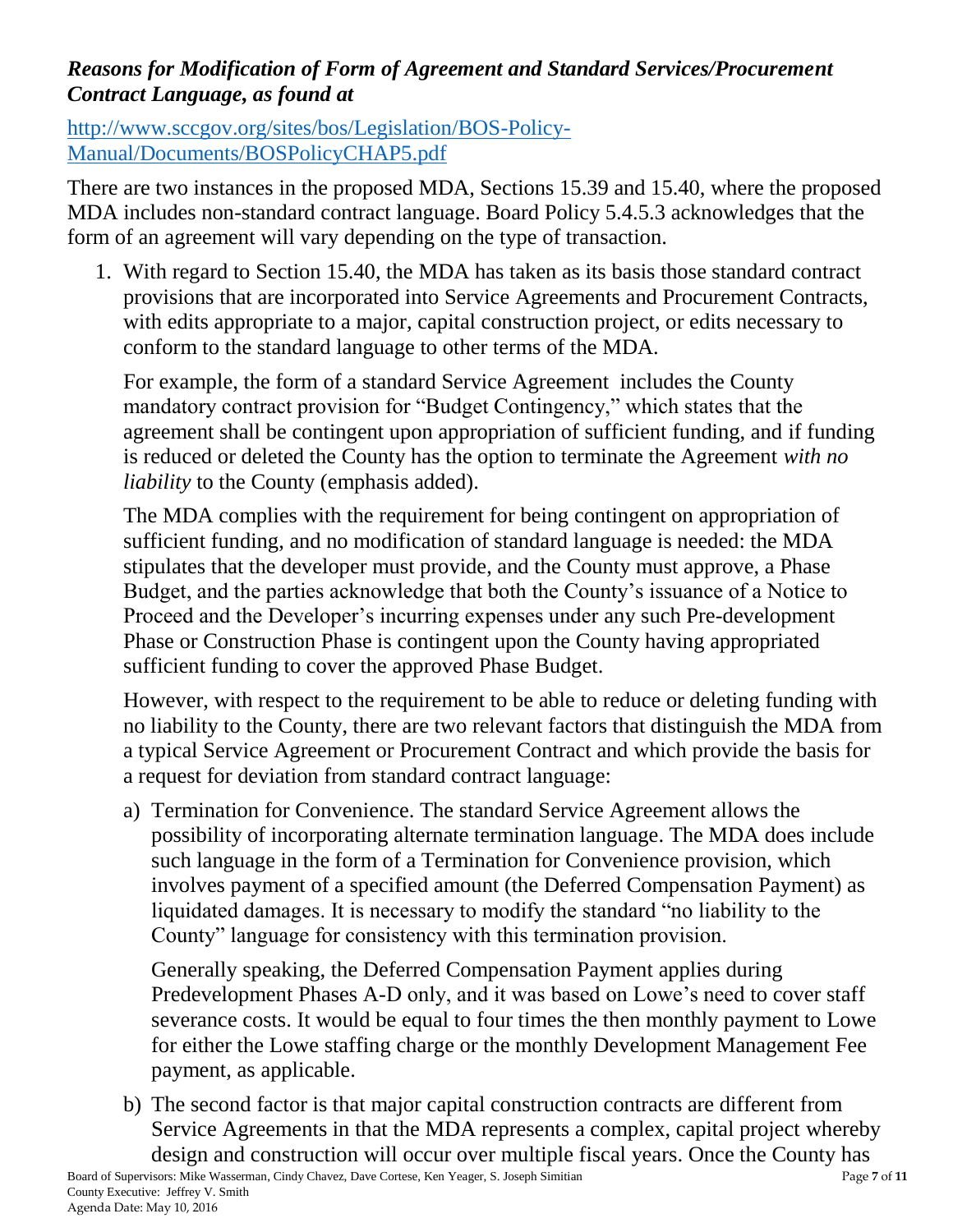both appropriated funding and issued a Notice to Proceed, private parties (Lowe, the Contractor, and Subcontractors) begin expending substantial sums upon reliance on the issuance of the Notice to Proceed. The County's normal budgeting process has developed fiscal systems to address this issue, and as a result, once the Board appropriates funding for a capital project and the funds are encumbered, they automatically roll over to subsequent fiscal years as part of the normal County Budget approval process. Section 15.40 of the MDA has been modified to reflect this fiscal process and preserve the Developers right to be compensated from such funds for work subsequently completed pursuant to a properly issued Notice to Proceed.

2) Section 15.39 Availability of Funding, is the County's standard contract language from procurement contracts, and says that County's obligation for payment of any contract beyond the current fiscal year end is contingent upon the availability of funding and upon appropriation for payment to the Developer, and that the County will have no legal liability for payment beyond June 30 of the calendar year. The issue of availability of funding and of funding appropriation regarding capital projects is addressed above. Section 15.39 of the proposed MDA includes language similar to that which was inserted into Section 15.40: that is, the Availability of Funding provision shall not be deemed to impair the Developer's ability to receive either (a) payment for Work performed pursuant to a Notice to Proceed, or (b) the Termination Payment including the Deferred Compensation Fee, or (c) the Delayed Compensation Fee.

#### *Reasons for Request for Delegation of Authority*

Delegations of authority are generally discouraged except under specific circumstances when there is a documented need. Toward the end of Predevelopment Phase D, Lowe will propose a Guaranteed Maximum Price (GMP) for constructing the Initial Phase of New County Facilities, and the Board will need to consider and approve such GMP as well as approving an associated Financing Plan, prepared by the Finance Agency in order to approve issuance of a Notice to Proceed with the construction, Phase E. MDA Section 1.02(RR) –GMP states "Upon agreement on a Guaranteed Maximum Price, the Guaranteed Maximum Price and its basis shall be set forth in a supplement to this Agreement which shall not be deemed an amendment of this Agreement, but instead a statement of contractual confirmation." That is, the Board's approval of a GMP is intended to be an implementing action within the confines of the MDA.

There are two ways in which the Board could take action on a GMP: Since the MDA will have been approved through the ordinance process, if the GMP approval were considered to be an amendment, then the Board would need to follow the time table and procedure for adoption of ordinances, which would add an additional 45 days to the normal Board approval process (involving a second reading of the ordinance and 30 days for the ordinance to take effect). However, if the Board were to delegate to the County Executive the authority to bring a proposed GMP to the Board for approval as an implementing action, a supplement to and contemplated by the MDA, then the Board could take action on the GMP a under the regular agenda process and save having to build an extra 45 days into the process.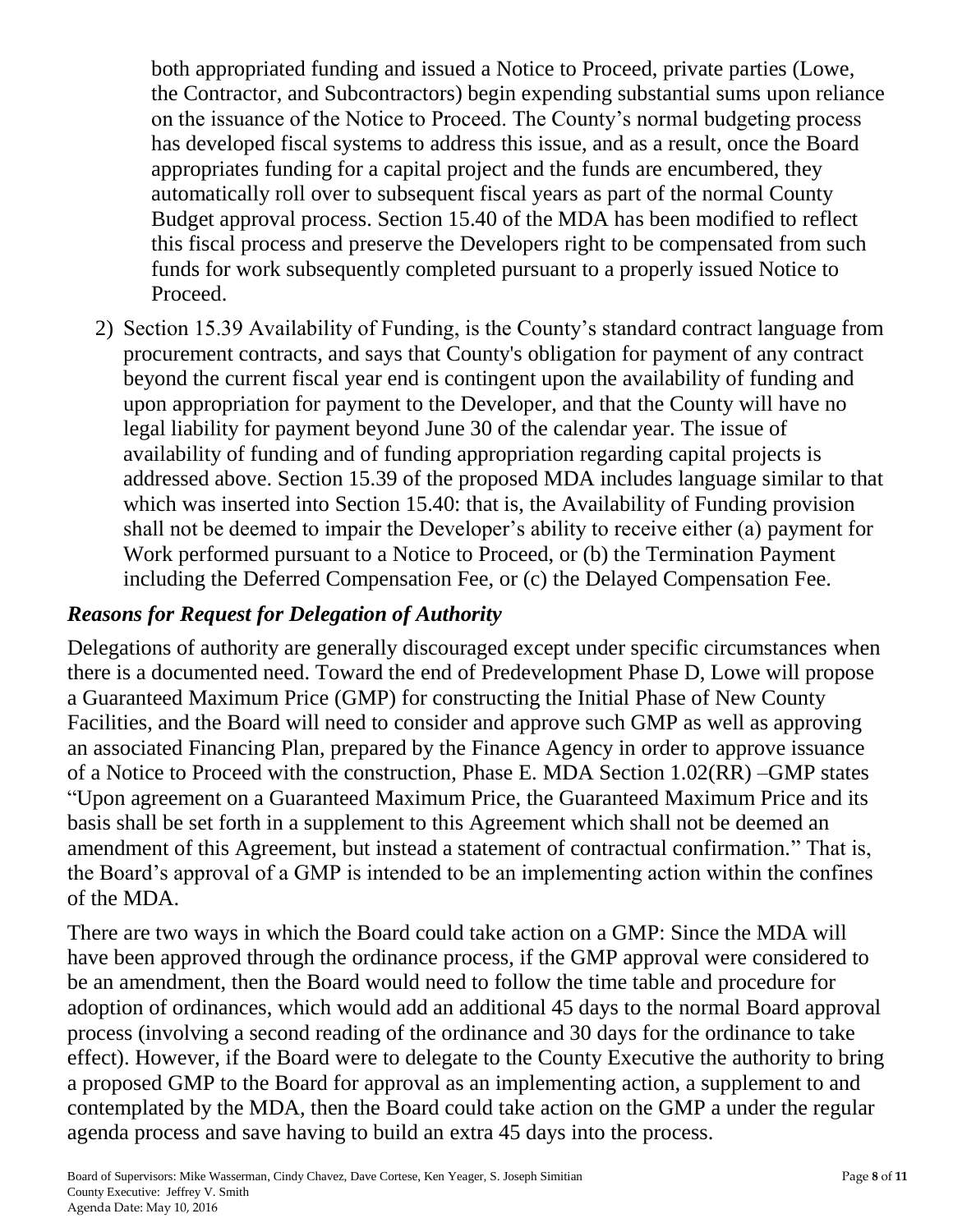Likewise there may be many other similar actions that the County Executive might need to bring to the Board for action, such as approval of business plans and budgets for Predevelopment Phases C and D, or changes to Board approved NCF Phase Schedules. Board consideration and approval of these matters is essential and it is intended that such decisions be taken by the Board and not delegated. However, each such action effectively produces a Board approved document that becomes contractually part of the MDA, and could interpreted as an amendment that would otherwise require Board approval though the ordinance approval process.

Therefore, given the many implementing actions that will be required, some appropriate to staff decision making and some that will require Board action, the Administration recommends that the Board approve a delegation of authority to the County Executive, or his designee, "to take all actions necessary to implement and carry out the terms of the Master Development Agreement including, but not limited to, negotiating, entering into and executing change orders, supplements or amendments to the Master Development Agreement or other agreements or documents."

## *Next Steps*

Following approval of the MDA, the Administration will continue to work with the County's consultant, Anderson Brule Architects, Inc. to prepare a Law and Justice Center Service Delivery Model, Operational Plan, Program Development and Conceptual Operational diagram layout. In approximately 12 -15 months, the Administration will bring this work product as well as Master Plan site options, prepared by Gensler / Lowe to the Board for review and feedback. This will provide the material needed for preparation of a Basis of Design and the Board's consideration of the direction and general scope of work for the first phase, the Initial Phase of New County Facilities on Site A, the Richey Site.

It bears repeating, that at that point, moving forward with the Predevelopment Phase C for the Initial Phase of New County Facilities would be dependent upon Board approval of: CEQA; the Master Plan; a Business Plan and Budget for Predevelopment Phase C, an appropriation of funding to cover the work involved in Predevelopment Phase C, and, finally, the issuance of a Notice to Proceed for Predevelopment Phase C.

## **CHILD IMPACT**

The recommended action has the possibility of creating a positive impact on Every Child Safe, Every Child Health, Every Child Successful in Learning and Every Child Successful in Life indicators. Continued negotiation of a potential MDA would support the County's investment in the planning for and development of the Civic Center. This process is intended to promote efficiency of government, by ensuring that any new development meets the need of this community. Children in the community are positively impacted when the provision of direct services has the support of appropriate, safe and efficient infrastructure.

## **SENIOR IMPACT**

The recommended action has the possibility of having a positive impact on seniors. Seniors in the community are positively impacted when the provision of direct services has the support of appropriate, safe and efficient infrastructure.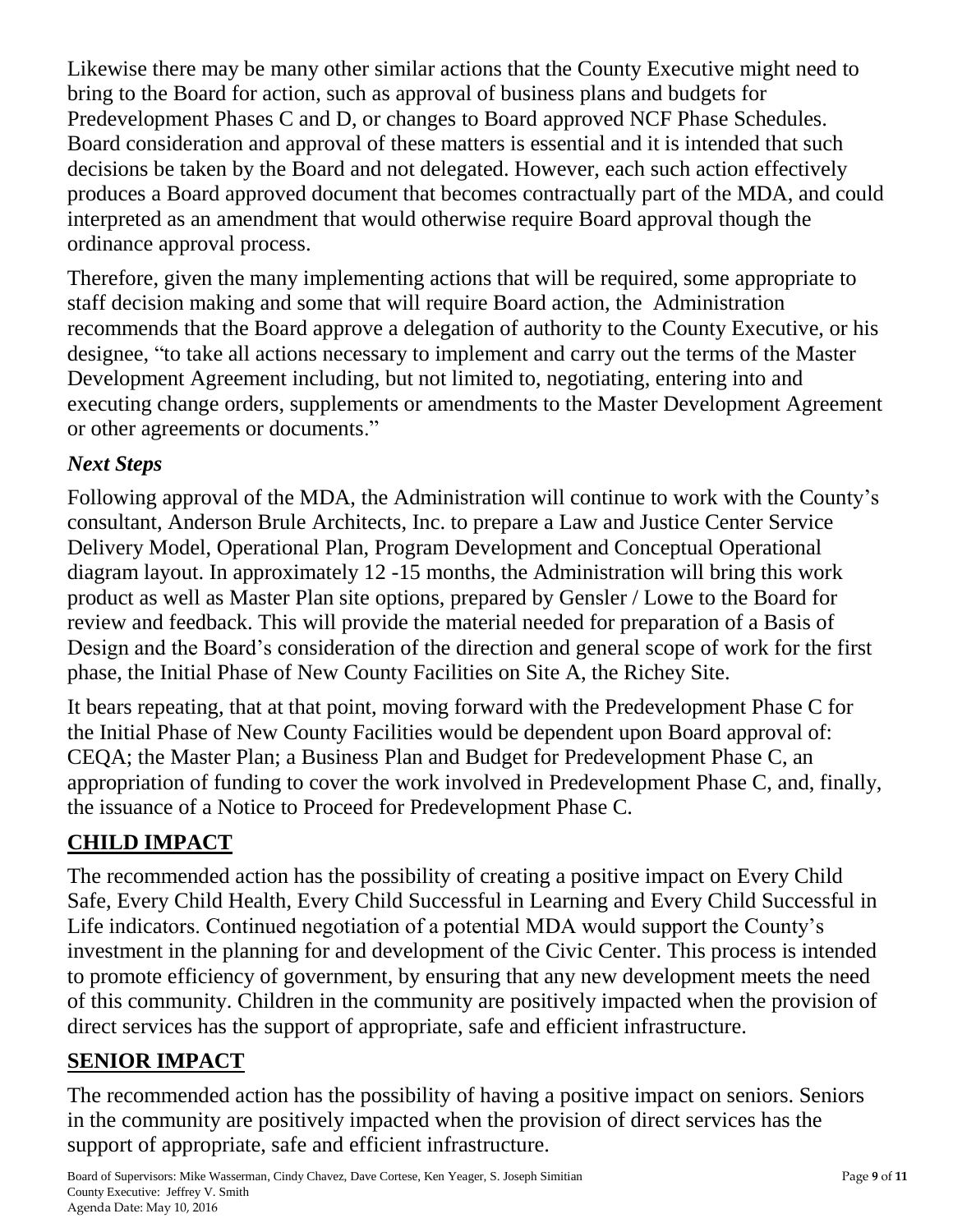# **SUSTAINABILITY IMPLICATIONS**

The recommended action would have positive sustainability implications. The County's investment in modernization of facilities and energy conservation and energy efficiency projects results in the reduction of greenhouse gas emissions and reduces the cost of government. This provides for a healthier environment and social equity through the provision of services.

## **BACKGROUND**

In 2011, the City of San Jose conveyed to the County several buildings and parking lots at the San Jose City Hall Complex in lieu of repaying its outstanding debts to the County. At that time, the County was in the process of negotiating a no-cost Public Benefit Transfer of the former Private George L. Richey U. S. Army Reserve Site to the County for law enforcement and emergency management uses, a proposal approved by the U. S. Department of Housing and Urban Development by letter on September 13, 2011.

The addition of these properties to the County's longstanding property holdings in the Civic Center area created an opportunity to evaluate alternative uses of the properties with an eye toward consolidating government functions, promoting private development, maximizing land value, generating revenue, and minimizing environmental impacts.

# **CONSEQUENCES OF NEGATIVE ACTION**

The Predevelopment Facilities Agreement will terminate on May 30, 2016 and the County would not have entered into an MDA with Lowe enterprises for master planning and potential public and private development of the Civic Center.

# **STEPS FOLLOWING APPROVAL**

Mail executed copies of the MDA to:

1. Lowe Enterprises Real Estate Group

595 Market Street, Suite 2550

San Francisco, California 94105

Attn: Mr. Alan Chamorro

Senior Vice President

2. Sheppard, Mullin, Richter & Hampton LLP

Four Embarcadero Center, 17th Floor

San Francisco, CA 94111-4109

Attn: Robert A. Thompson

# **LINKS:**

• Linked To: 80636 : Approve Second Amendment to Predevelopment Facilities Agreement (PFA) with Lowe Enterprises Real Estate Group and M. Arthur Gensler, Jr. and Associates, Inc., relating to potential future development of the Civic Center,